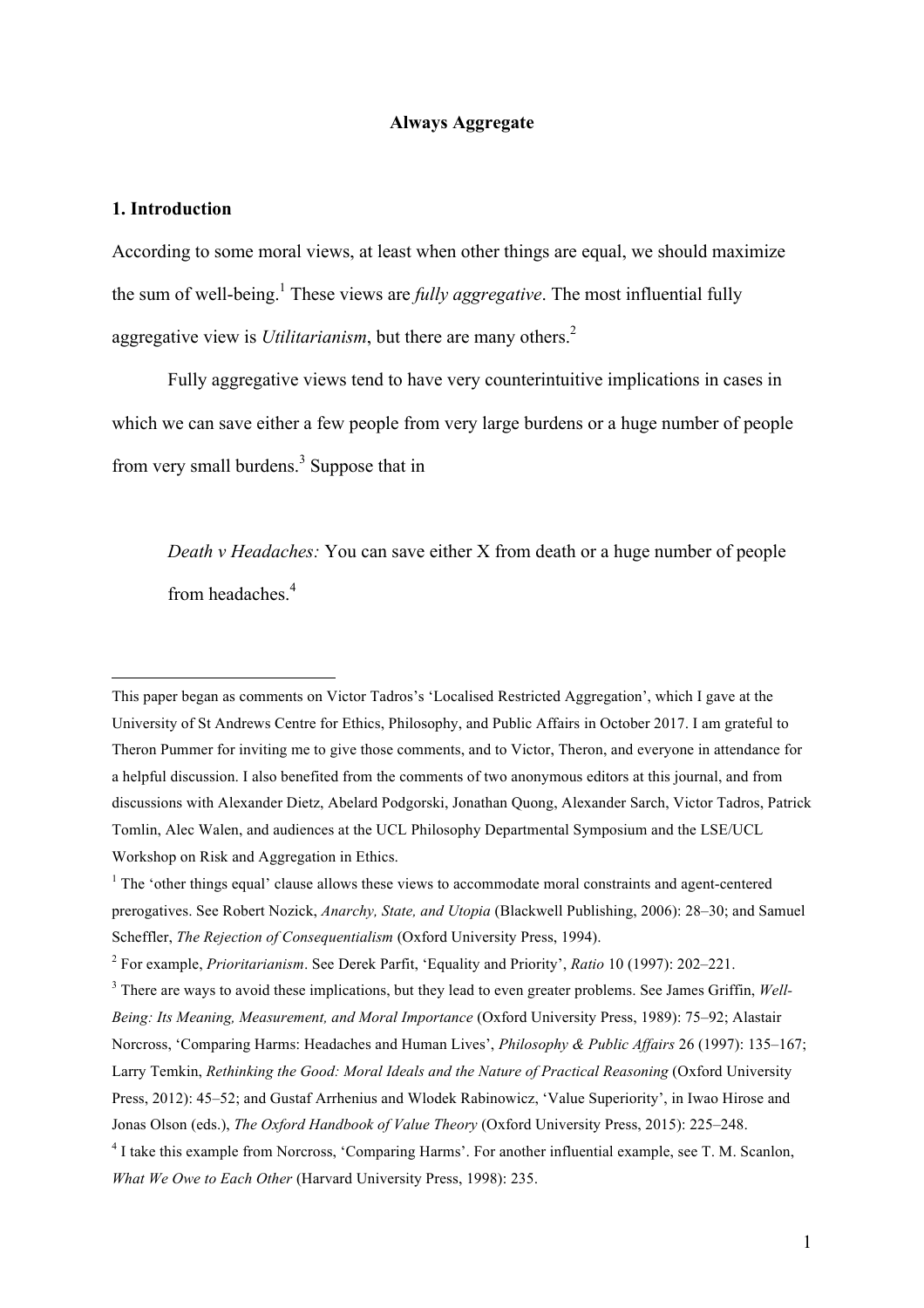Intuitively, you should save X, no matter how many people face headaches. But fully aggregative views imply that, if enough people face headaches, you should instead save them, for the well-being generated by saving X from death will be less than the sum of wellbeing generated by saving a large enough number of people from headaches.

Some philosophers have suggested that what matters in cases like Death v Headaches is not the sum of well-being that you could bring about, but rather the strength of the individual complaints that could be made against your act.<sup>5</sup> X could make a much stronger individual complaint against you saving the people facing headaches than any of them could make against you saving X. That seems to be why you are morally required to save X, no matter how many people face headaches.

This line of reasoning supports a *non-aggregative* moral view.6 According to nonaggregative moral views, at least when other things are equal, we should minimize the strongest individual complaint. These views have much more plausible implications in cases like Death v Headaches. But they have very counterintuitive implications in cases in which we can save either a few people from very large burdens or a huge number of people from burdens that are just slightly smaller. Suppose that in

*Death v Quadriplegia:* You can save either X from death or a huge number of people from quadriplegia.

 <sup>5</sup> For example, Scanlon, *What We Owe to Each Other*, 235; and John M. Taurek, 'Should the Numbers Count?', *Philosophy & Public Affairs* 6 (1977): 293–316.

<sup>6</sup> For a defence of non-aggregative views, see Elizabeth Anscombe, 'Who is Wronged?', *The Oxford Review* 5 (1967): 16–17; Taurek, 'Should the Numbers Count?'; Véronique Munoz-Dardé, 'The Distribution of Numbers and the Comprehensiveness of Reasons', *Proceedings of the Aristotelian Society* 105 (2005): 191–217; and Tyler Doggett, 'Saving the Few', *Noûs* 47 (2013): 302–315.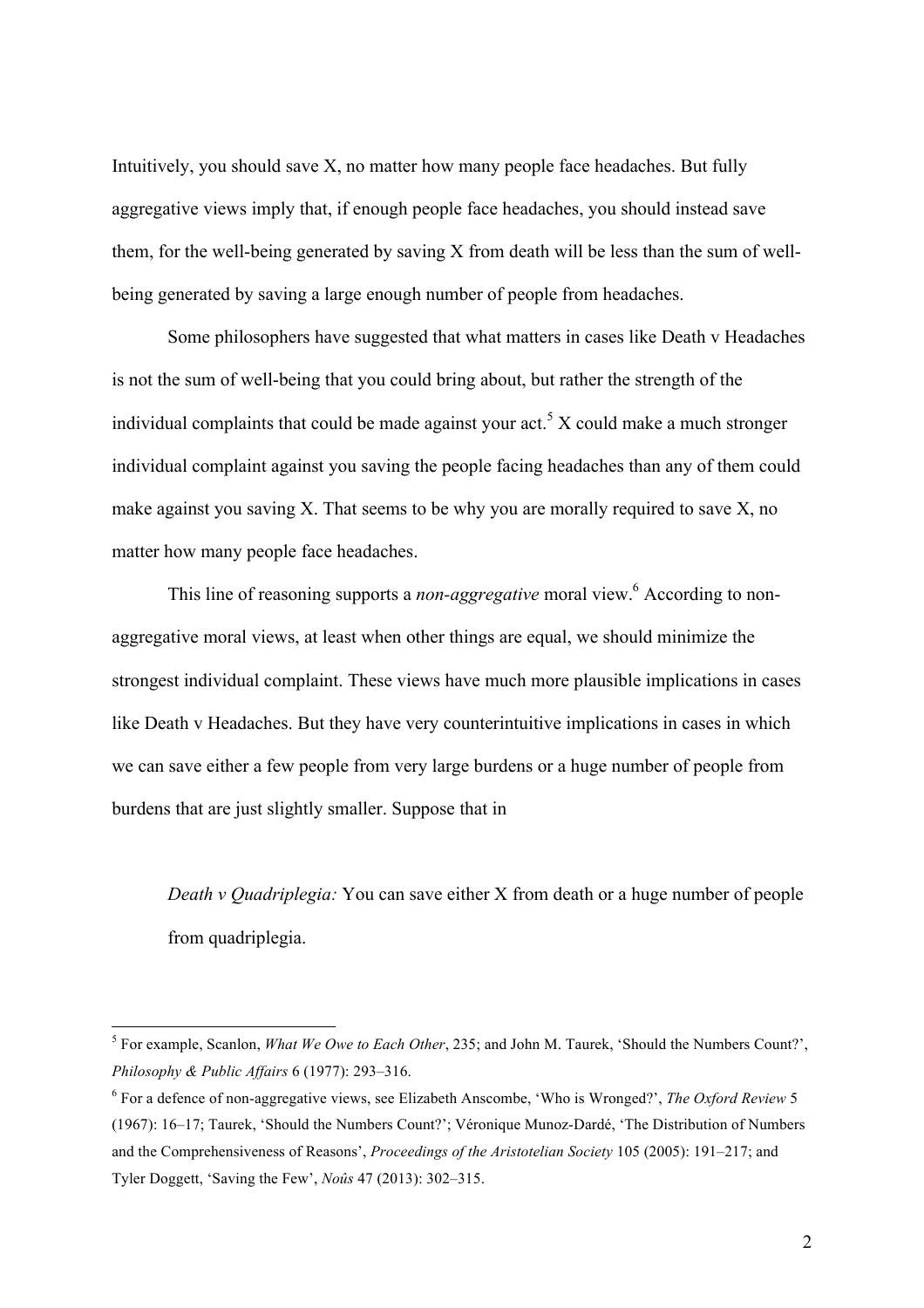Since X has a stronger individual complaint against death than any of the others has against quadriplegia, non-aggregative views have the very counterintuitive implication that you should save X, no matter how many people face quadriplegia.

These problems with fully aggregative and non-aggregative views have inclined many philosophers to accept some kind of *partially aggregative* moral view.7 According to partially aggregative moral views, at least when other things are equal, we should minimize the sum of strength-weighted, *relevant* complaints. I will get precise about when complaints are relevant shortly, but here is how these views apply to our cases. In Death v Headaches, the complaints of the people facing headaches are not relevant, because they are too weak relative to the complaint that X has against being left to die. So partially aggregative views imply that you should save X, no matter how many people face headaches. In Death v Quadriplegia, the complaints of the people facing quadriplegia are relevant, because they are sufficiently strong relative to the complaint that X has against being left to die. So partially aggregative views imply that, if enough people face quadriplegia, you should save them.

Partially aggregative views are not without problems. Most notably, they seem to give rise to either deontic cycling or violations of a principle known as 'the independence of irrelevant alternatives'. <sup>8</sup> However, these problems have not dissuaded many proponents of these views. They have argued that deontic cycling can be avoided in a principled way, and that either the violations of the independence of irrelevant alternatives are merely apparent or

 <sup>7</sup> For example, F. M. Kamm, 'Nonconseqeuntialism', in Hugh LaFollette (ed.), *The Blackwell Guide to Ethical Theory* (Blackwell Publishing, 2013): 278–284; Scanlon, *What We Owe to Each Other*, 239–240; and Alex Voorhoeve, 'How Should We Aggregate Competing Claims?', *Ethics* 125 (2014): 64–87.

<sup>8</sup> See Derek Parfit, 'Justifiability to Each Person', *Ratio* 16 (2003): 368–390, at 384–385; and John Halstead, 'The Numbers Always Count', *Ethics* 126 (2016): 789–802, at 797–799.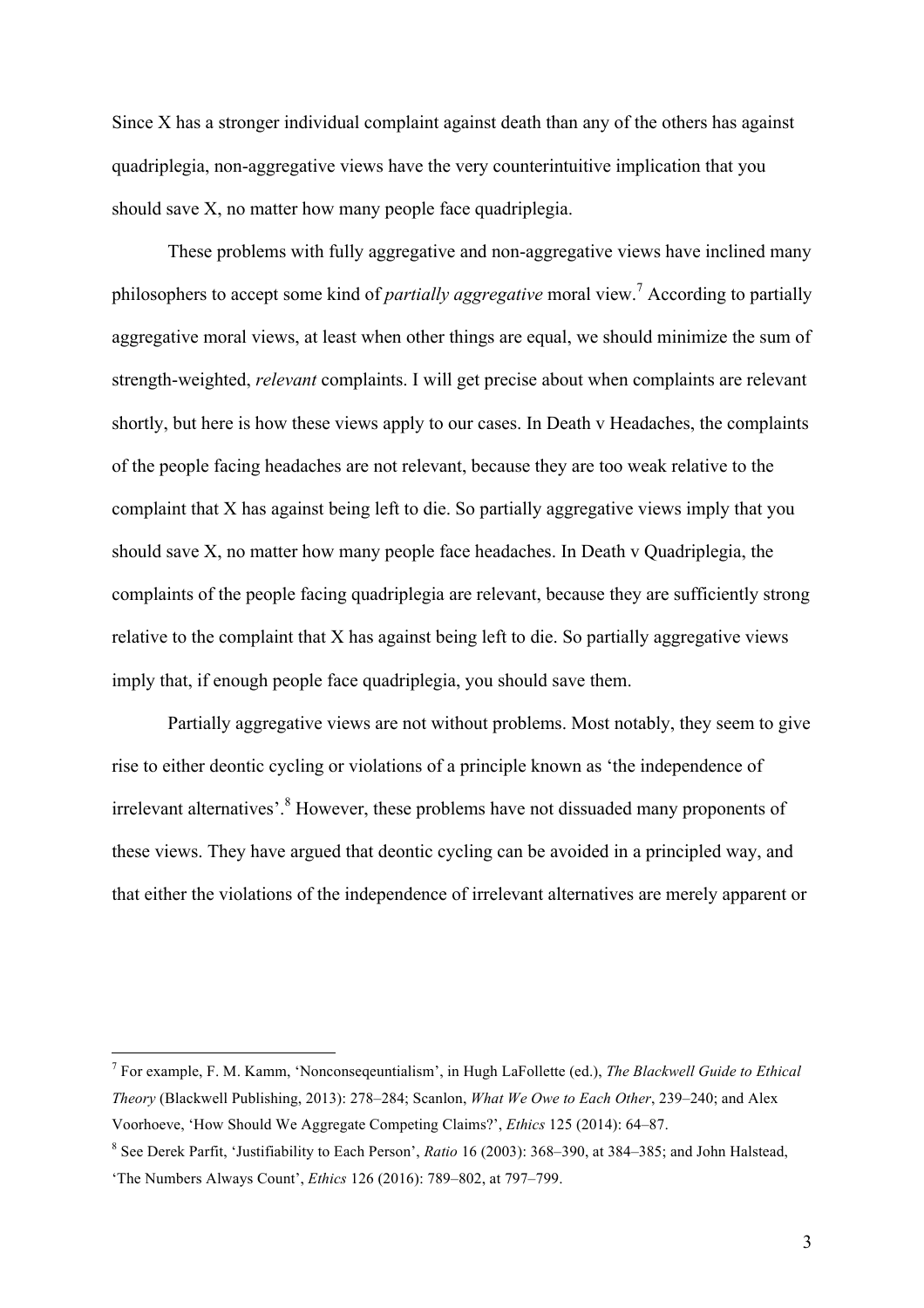this principle is less plausible than it initially seems.<sup>9</sup> I will not rehearse this debate here. I want to instead focus on a more recent challenge to partially aggregative views.

Patrick Tomlin has recently argued that the most promising partially aggregative views in the literature have implausible implications in certain cases in which there are additions or subtractions to the groups of people that we can save.<sup>10</sup> He concludes that we must either develop a new kind of partially aggregative view or, because the counterintuitive implications of non-aggregative views seem to him much worse than the counterintuitive implications of fully aggregative views, accept a fully aggregative view.

Several philosophers have already begun responding to Tomlin's argument by developing partially aggregative views that avoid the relevant implications. Victor Tadros has made particularly quick and impressive progress.<sup>11</sup> But I believe these efforts will ultimately be in vain. In this paper, I extend Tomlin's argument to create a dilemma for partially aggregative views that is both fatal and unavoidable. Since I agree with Tomlin that the counterintuitive implications of non-aggregative views are much worse than the counterintuitive implications of fully aggregative views, I conclude that we should accept a fully aggregative view.

In Section 2, I summarise Tomlin's argument. In Section 3, I present the new kind of partially aggregative view that Tadros thinks can overcome this argument. In Section 4, I present an initial problem for this new kind of partially aggregative view, and then show that

 <sup>9</sup> For example, F. M. Kamm, *Intricate Ethics: Rights, Responsibilities, and Permissible Harm* (Oxford University Press, 2007): 484–486; Voorhoeve, 'How Should We Aggregate Competing Claims?', 76–79; and Alex Voorhoeve, 'Why One Should Count Only Claims with Which One Can Sympathize', *Public Health Ethics* 10 (2017): 148–156, at 152–153.

<sup>10</sup> Patrick Tomlin, 'On Limited Aggregation', *Philosophy & Public Affairs* 45 (2017): 232–260.

<sup>11</sup> Victor Tadros, 'Localised Restricted Aggregation', *Oxford Studies in Political Philosophy, Volume 5* (forthcoming). Also see Aart van Gils and Patrick Tomlin, 'Relevance Rides Again? Aggregation and Local Relevance', unpublished.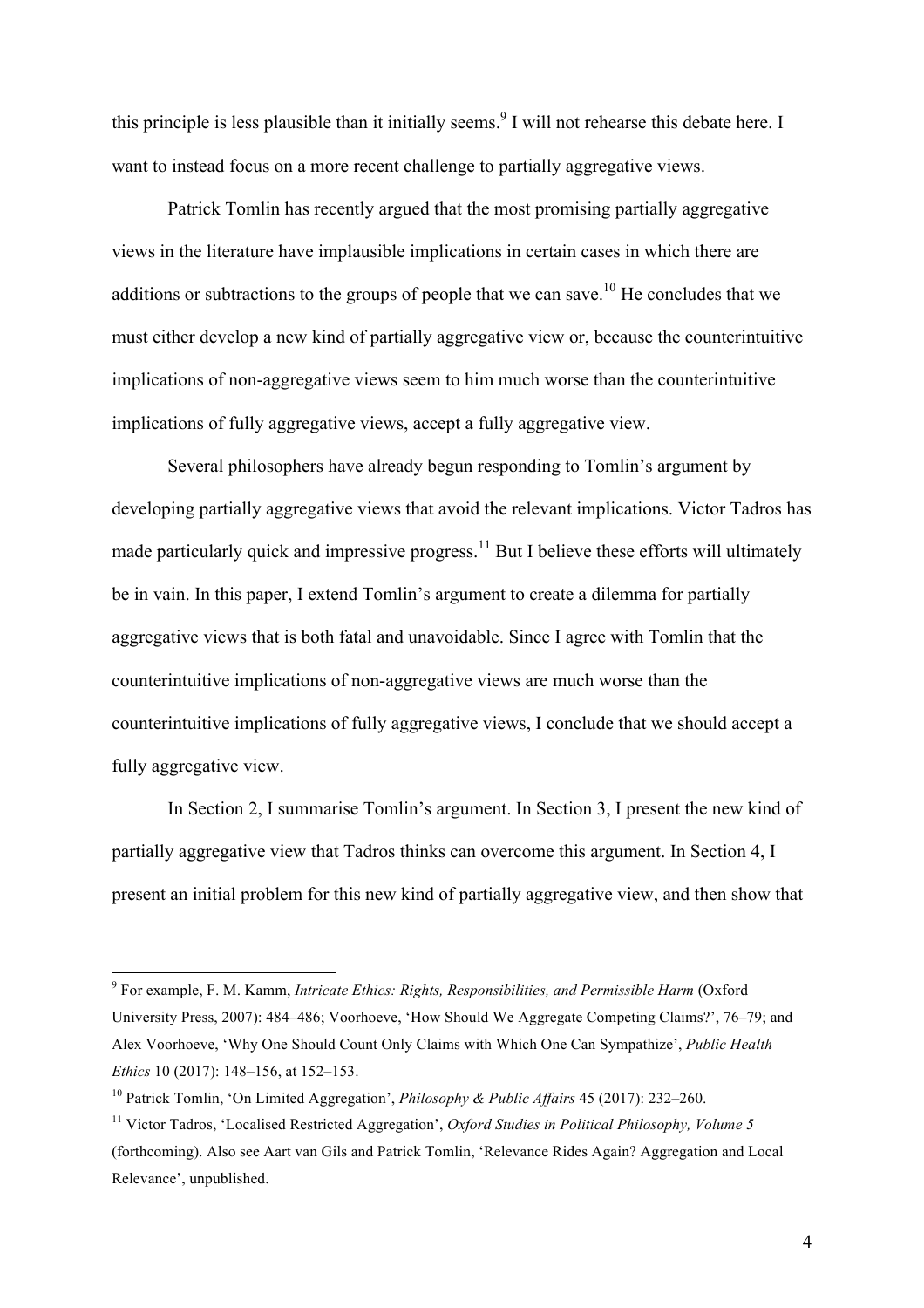this problem is the seed of a fatal dilemma that no partially aggregative view can avoid. In Section 5, I explain why it would be a mistake to embrace either horn of this dilemma.

## **2. Tomlin's Argument**

#### *2.1. Competitive Relevance and Broad Relevance*

According to partially aggregative views, at least when other things are equal, we should minimize the sum of strength-weighted, relevant complaints. When is a complaint relevant? Tomlin identifies two possible answers. <sup>12</sup> According to *Competitive Relevance*, a complaint is relevant if and only if it is sufficiently strong relative to the strongest complaint with which it competes. According to *Broad Relevance*, a complaint is relevant if and only if it is sufficiently strong relative to the strongest complaint in the competition.

Let me illustrate this distinction. Suppose that a complaint against a lost finger is sufficiently strong relative to a complaint against a lost arm, and a complaint against a lost arm is sufficiently strong relative to a complaint against death, but a complaint against a lost finger is not sufficiently strong relative to a complaint against death. Now consider the following two cases.

*Case 1:* You can save either group A, which contains 1 person facing death and 1 person facing a lost finger, or group B, which contains 1 person facing a lost arm.

*Case 2:* You can save either group A, which contains 1 person facing death, or group B, which contains 1 person facing a lost arm and 1 person facing a lost finger.

<sup>&</sup>lt;sup>12</sup> Tomlin refers to these answers respectively as 'Anchor by Competition' and 'Anchor by Strength'. See 'On Limited Aggregation', 239.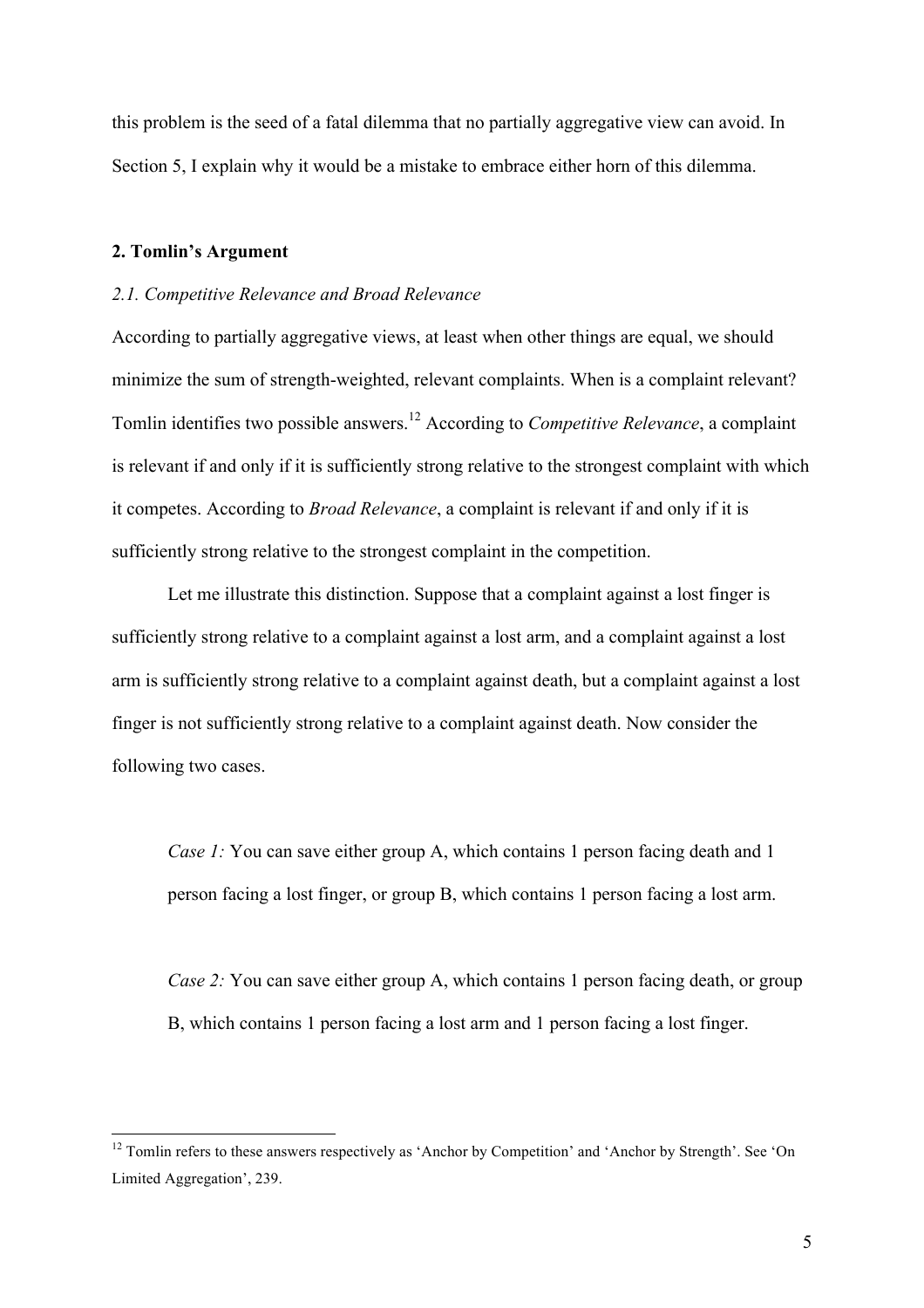Focus on the potential complaint of the person facing a lost finger. On Competitive Relevance, this complaint is relevant in Case 1, for it is sufficiently strong relative to a complaint against a lost arm, which is the strongest complaint with which it competes, but it is not relevant in Case 2, for it is not sufficiently strong relative to a complaint against death, which is the strongest complaint with which it competes. On Broad Relevance, this complaint is not relevant in either case, for it is not sufficiently strong relative to a complaint against death, which is the strongest complaint in both competitions.

## *2.2. Against Competitive Relevance*

Tomlin argues that, regardless of which view about relevance we adopt, partially aggregative views have implausible implications in certain cases in which there are additions or subtractions to the groups of people that we can save.<sup>13</sup> Suppose that 10 complaints against a lost arm equals 1 complaint against death (that is, the combined moral weight of the former is equal to the moral weight of the latter). Now consider *Case 3*, which has two stages.

*Stage 1:* You can save either group A, which contains 1 person facing death, or group B, which contains 10 people facing a lost arm.

*Stage 2:* 1 person facing a lost finger is added to group A, and 1,000,000 people facing a lost finger are added to group B.

Partially aggregative views imply that it is permissible to save either group at Stage 1. If it is permissible to save either group at Stage 1, it must be at least permissible to save B at Stage 2. But on Competitive Relevance, partially aggregative views imply otherwise. Since the

 <sup>13</sup> Tomlin, 'On Limited Aggregation', 240–247.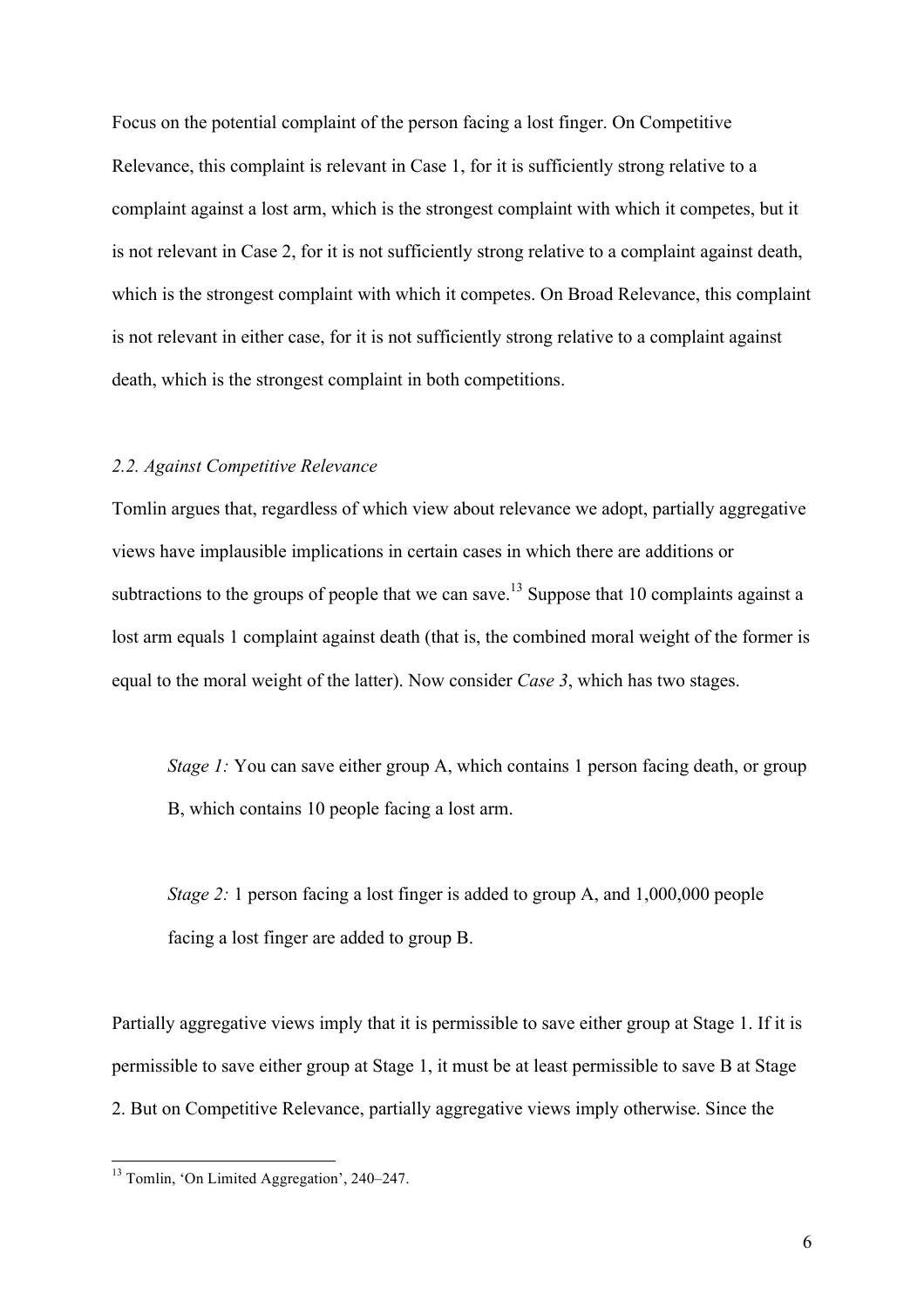1,000,000 complaints against a lost finger added to B are in competition with a complaint against death, they are not relevant. But the 1 complaint against a lost finger added to A is relevant, for it is in competition only with a complaint against a lost arm. This complaint must tip the balance. So partially aggregative views imply that you should save A.

Of course, we could reject the suppositions about how these complaints compare. But that would not solve the problem. If partially aggregative views are to capture the judgments that motivate them, there must be some set of complaints  $C_1$ ,  $C_2$ , and  $C_3$  such that  $C_1$  is relevant to C2, C2 is relevant to C3, and C1 is not relevant to C3. So there must be some set of complaints that gives rise to this problem.

## *2.3. Against Broad Relevance*

We can avoid the above problem by adopting Broad Relevance. On this view, none of the complaints added at Stage 2 are relevant, for they are not sufficiently strong relative to the strongest complaint in the competition, which is a complaint against death. So partially aggregative views imply that Stage 2 makes no moral difference.

However, as Tomlin argues, Broad Relevance faces an even worse problem. Suppose that 4,000 complaints against a lost finger outweigh 20 complaints against a lost arm, and 20 complaints against a lost arm outweigh 1 complaint against death. Now consider *Case 4*, which has two stages.

*Stage 1:* You can save either group A, which contains 4,000 people facing a lost finger, or group B, which contains 20 people facing a lost arm.

*Stage 2:* 1 person facing death is added to group A.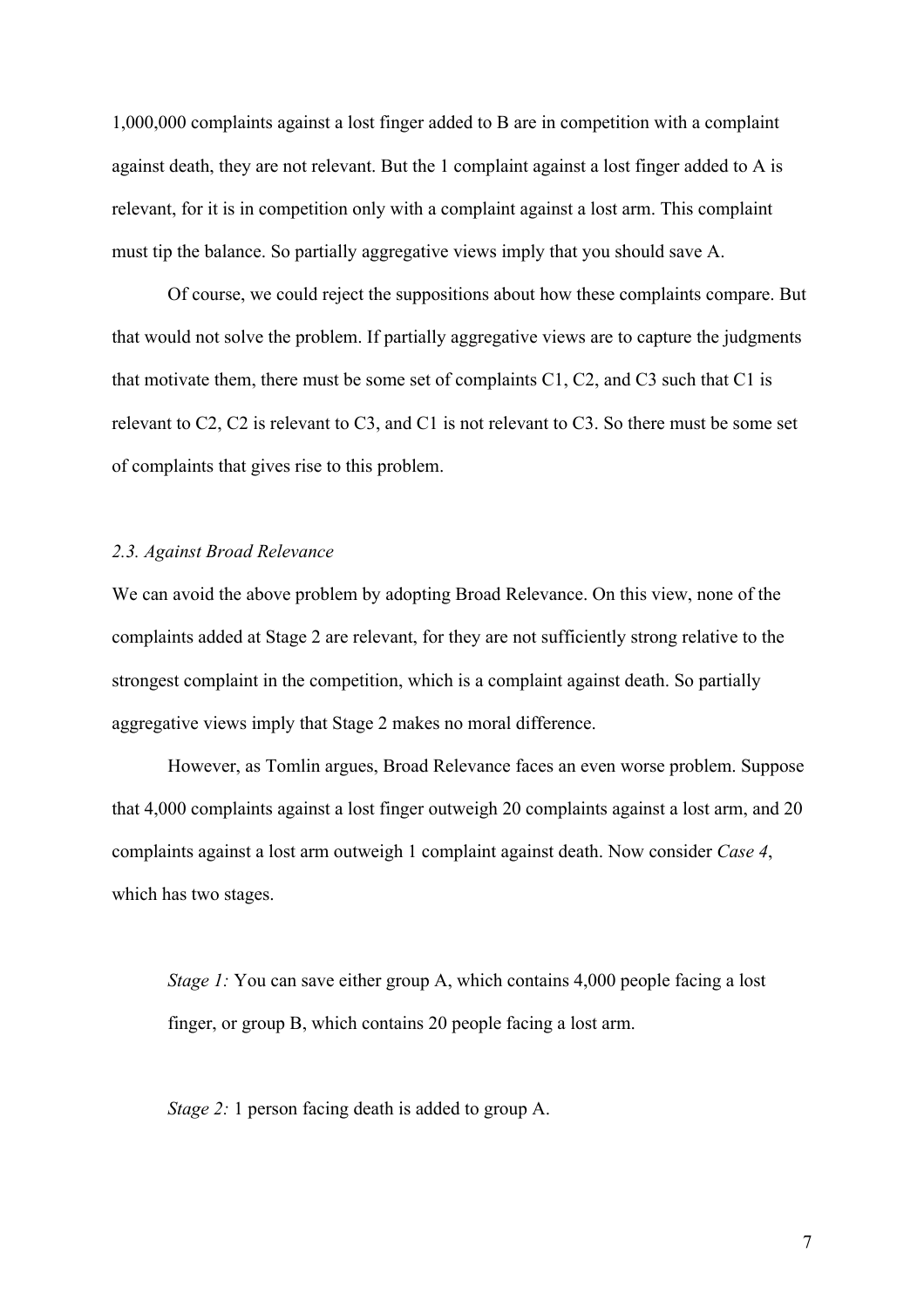Partially aggregative views imply that you should save A at Stage 1. If you should save A at Stage 1, you should clearly save A at Stage 2. But on Broad Relevance, partially aggregative views imply otherwise. At Stage 2, the 4,000 complaints against a lost finger in A become irrelevant, for they are not sufficiently strong relative to the strongest complaint in the competition, which is now a complaint against death. Since the only relevant complaints are the 1 complaint against death and the 20 complaints against a lost arm, and the latter outweighs the former, partially aggregative views imply that you should save B.

Thus, regardless of whether we accept Competitive Relevance or Broad Relevance, partially aggregative views have implausible implications in certain cases in which there are additions or subtractions to the groups of people that we can save. Tomlin concludes that we must either develop a new kind of partially aggregative view or accept a fully aggregative view. 14

### **3. Tadros's Response**

Tadros argues that we should respond to Tomlin by accepting a new kind of partially aggregative view that he calls *Local Relevance*. <sup>15</sup> He does not formulate this view precisely, but the basic idea is this: if a complaint C1 is not sufficiently strong relative to a competing complaint C2, C1 cannot contribute to counterbalancing C2, but C1 can still contribute to counterbalancing other competing complaints relative to which it is sufficiently strong.

Recall Case 3.

*Stage 1:* You can save either group A, which contains 1 person facing death, or group B, which contains 10 people facing a lost arm.

 $14$  Tomlin, 'On Limited Aggregation', 259–260.

<sup>&</sup>lt;sup>15</sup> Tadros, 'Localised Restricted Aggregation'.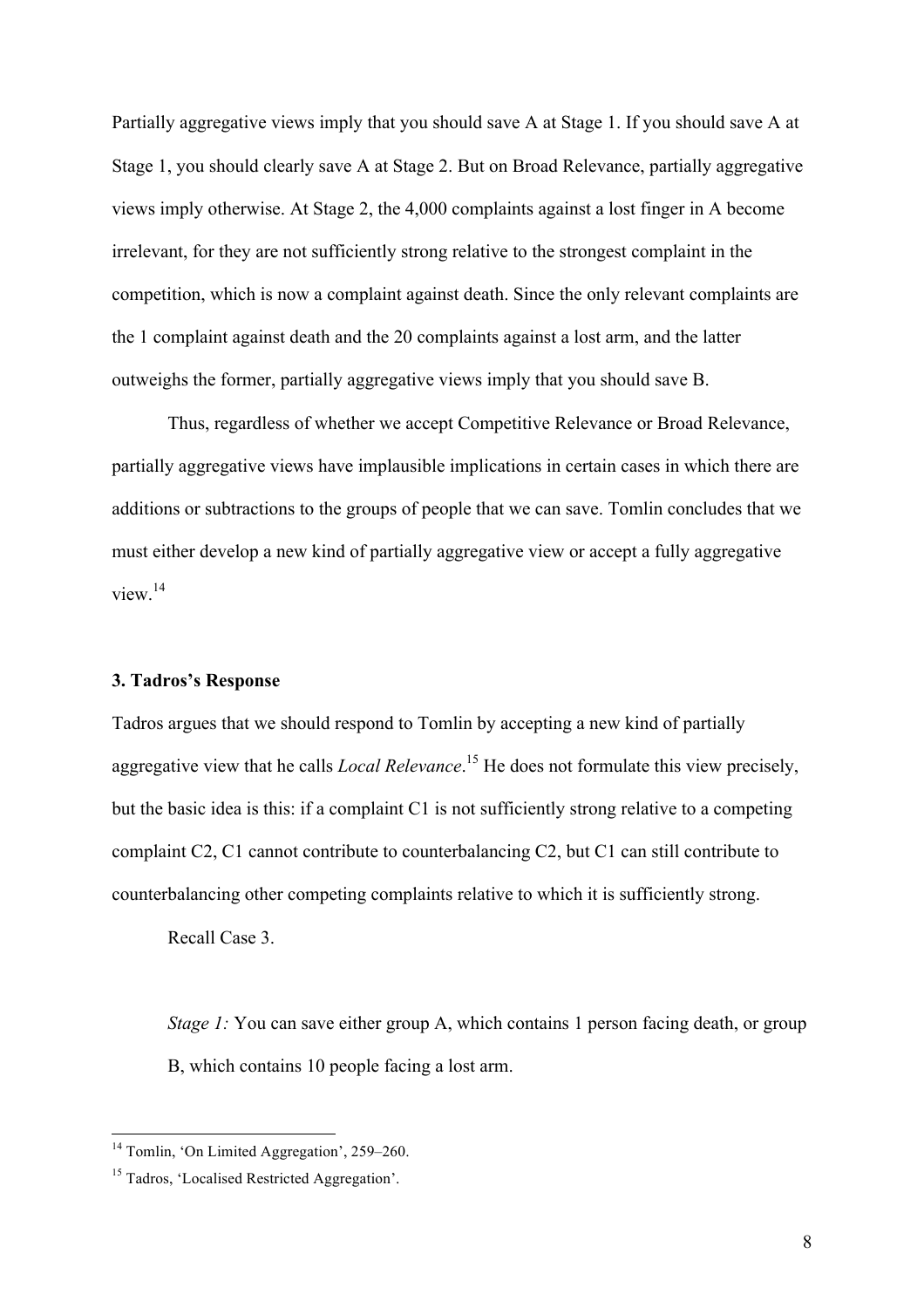*Stage 2:* 1 person facing a lost finger is added to group A, and 1,000,000 people facing a lost finger are added to group B.

On Competitive Relevance, partially aggregative views have the implausible implication that, though it is permissible to save either group at Stage 1, you should save A at Stage 2. On Local Relevance, partially aggregative views still imply that it is permissible to save either group at Stage 1, but they need not imply that you should save A at Stage 2. Though the complaints against a lost finger added to B cannot contribute to counterbalancing the complaint against death in A, they can still contribute to counterbalancing the complaint against a lost finger added to A. Since they more than counterbalance this complaint, this complaint cannot tip the balance in favour of A. So Stage 2 makes no difference.

Recall Case 4.

*Stage 1:* You can save either group A, which contains 4,000 people facing a lost finger, or group B, which contains 20 people facing a lost arm.

*Stage 2:* 1 person facing death is added to group A.

On Broad Relevance, partially aggregative views have the implausible implication that, though you should save A at Stage 1, you should save B at Stage 2. On Local Relevance, partially aggregative views still imply that you should save A at Stage 1, but they need not imply that you should save B at Stage 2, for the complaints against a lost finger in A can always contribute to counterbalancing the complaints against a lost arm in B.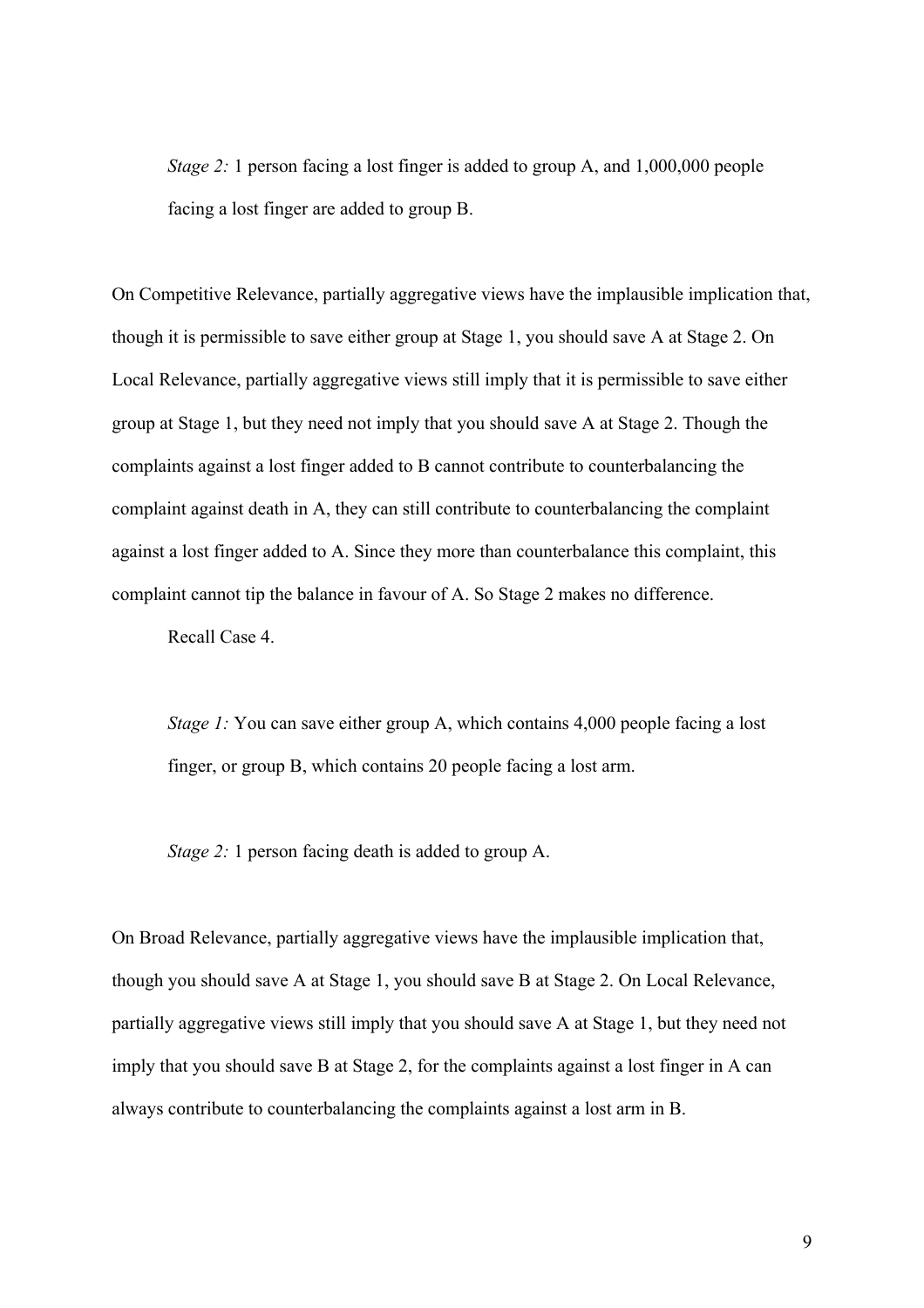Local Relevance therefore avoids the problems that Tomlin presents for both Competitive Relevance and Broad Relevance.

## **4. A Fatal Dilemma**

In this section, I present an initial problem for Local Relevance, and then show that this problem is the seed of a fatal dilemma for all partially aggregative views.

#### *4.1. A Path Dependence Problem*

Local Relevance seems more promising than Competitive Relevance and Broad Relevance. But it faces a path dependence problem. Suppose that 2,000 complaints against a lost finger equal 20 complaints against a lost arm, and 20 complaints against a lost arm outweigh 1 complaint against death. Now consider *Case 5*, which has two stages.

*Stage 1:* You can save either group A, which contains 1 person facing death, or group B, which contains 20 people facing a lost arm.

*Stage 2: 2,000* people facing a lost finger are added to each group.

Partially aggregative views imply that you should save B at Stage 1. If you should save B at Stage 1, it must be at least permissible to save B at Stage 2. Local Relevance can capture this judgment if we apply it as follows.

| Group A                           | Group B                             |
|-----------------------------------|-------------------------------------|
| 1 person facing death             | 20 people facing a lost arm         |
| 2,000 people facing a lost finger | $2,000$ people facing a lost finger |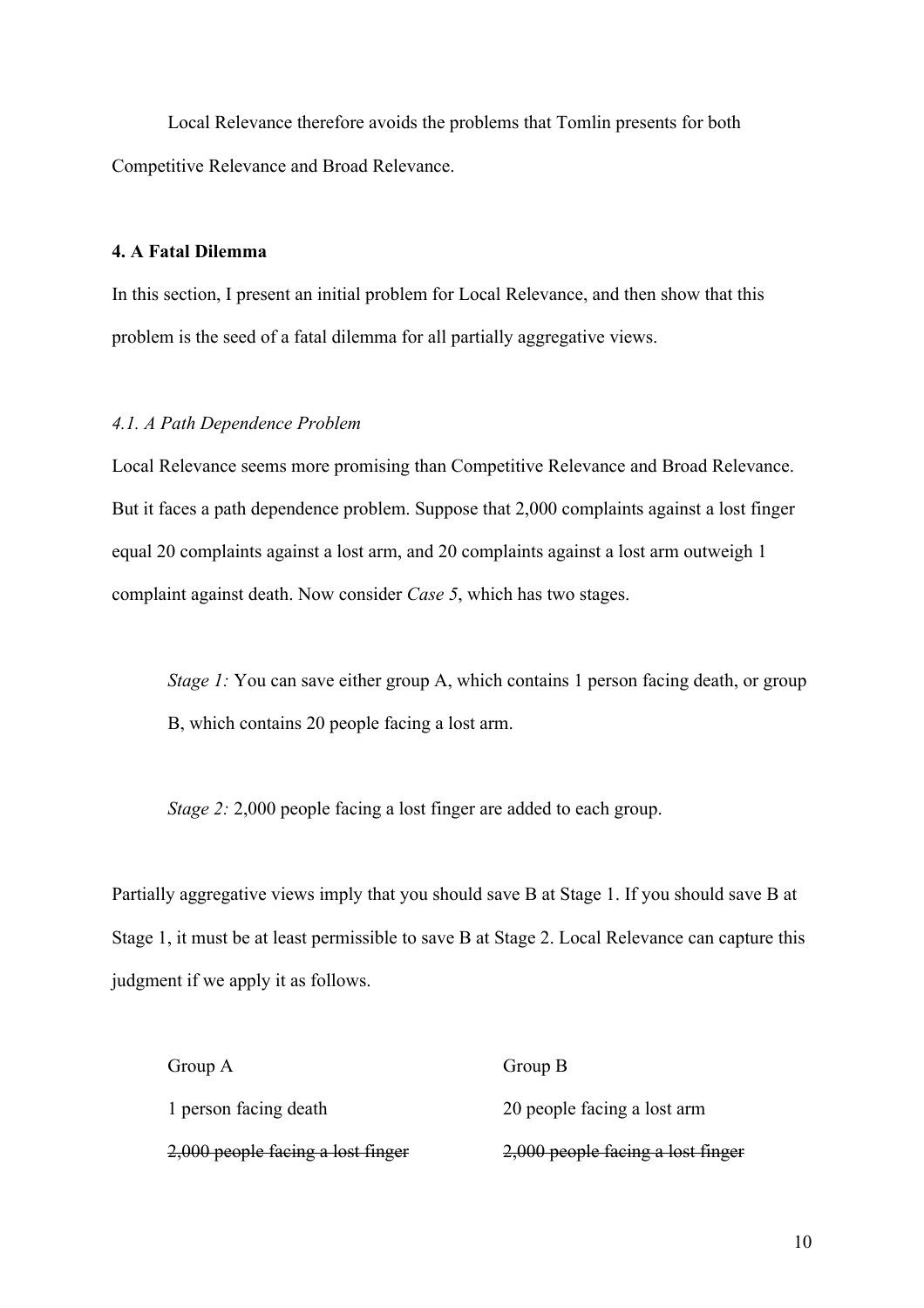Here, we allow the complaints added to each group to counterbalance each other, so that Stage 2 makes no difference. However, we could instead apply Local Relevance as follows.

| Group A                           | Group B                           |
|-----------------------------------|-----------------------------------|
| 1 person facing death             | 20 people facing a lost arm       |
| 2,000 people facing a lost finger | 2,000 people facing a lost finger |

Here, we allow the complaints added to A to counterbalance the complaints against a lost arm in B. If we apply Local Relevance in this way, it has the implausible implication that, though you should save B at Stage 1, you should save A at Stage 2. Tadros give us no reason to apply Local Relevance in the former way rather than the latter.

### *4.2. A Fatal Dilemma*

Perhaps Tadros can give us a reason to apply Local Relevance in the former way rather than the latter. As I will now show, Local Relevance would then face a different problem.

We begin with a second illustration of the path dependence problem. Consider *Case 6*, which has two stages.

*Stage 1:* You can save either group A, which contains 1 person facing death, or group B, which contains 4,000 people facing a lost finger.

*Stage 2:* 20 people facing a lost arm are added to each group.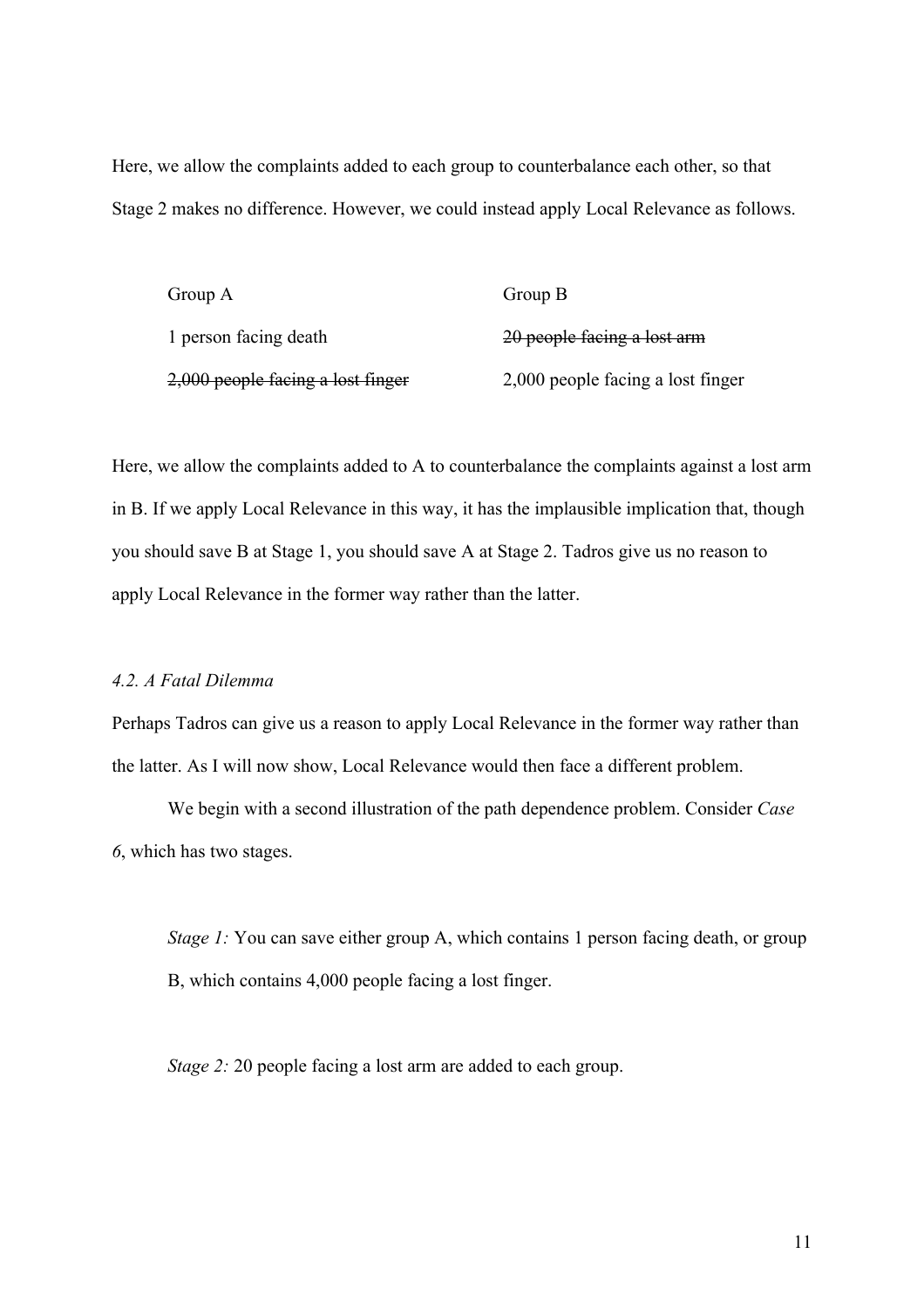Partially aggregative views imply that you should save A at Stage 1. If you should save A at Stage 1, it must be at least permissible to save A at Stage 2. Local Relevance can capture this judgment if we apply it as follows.

| Group A                     | Group B                           |
|-----------------------------|-----------------------------------|
| 1 person facing death       | 4,000 people facing a lost finger |
| 20 people facing a lost arm | 20 people facing a lost arm       |

However, we could instead apply Local Relevance as follows.

| Group A                     | Group B                             |
|-----------------------------|-------------------------------------|
| 1 person facing death       | $2,000$ people facing a lost finger |
| 20 people facing a lost arm | 2,000 people facing a lost finger   |
|                             | 20 people facing a lost arm         |

If we apply Local Relevance in this second way, it has the implausible implication that, though you should save A at Stage 1, you should save B at Stage 2, for the 20 complaints against a lost arm added to B outweigh the 1 complaint against death in A.

Suppose that Tadros gives us a reason to apply Local Relevance in the former way rather than the latter. Now consider three more cases, each of which has only one stage.

*Case 7:* You can save either group C, which contains 1 person facing death, or group D, which contains 20 people facing a lost arm.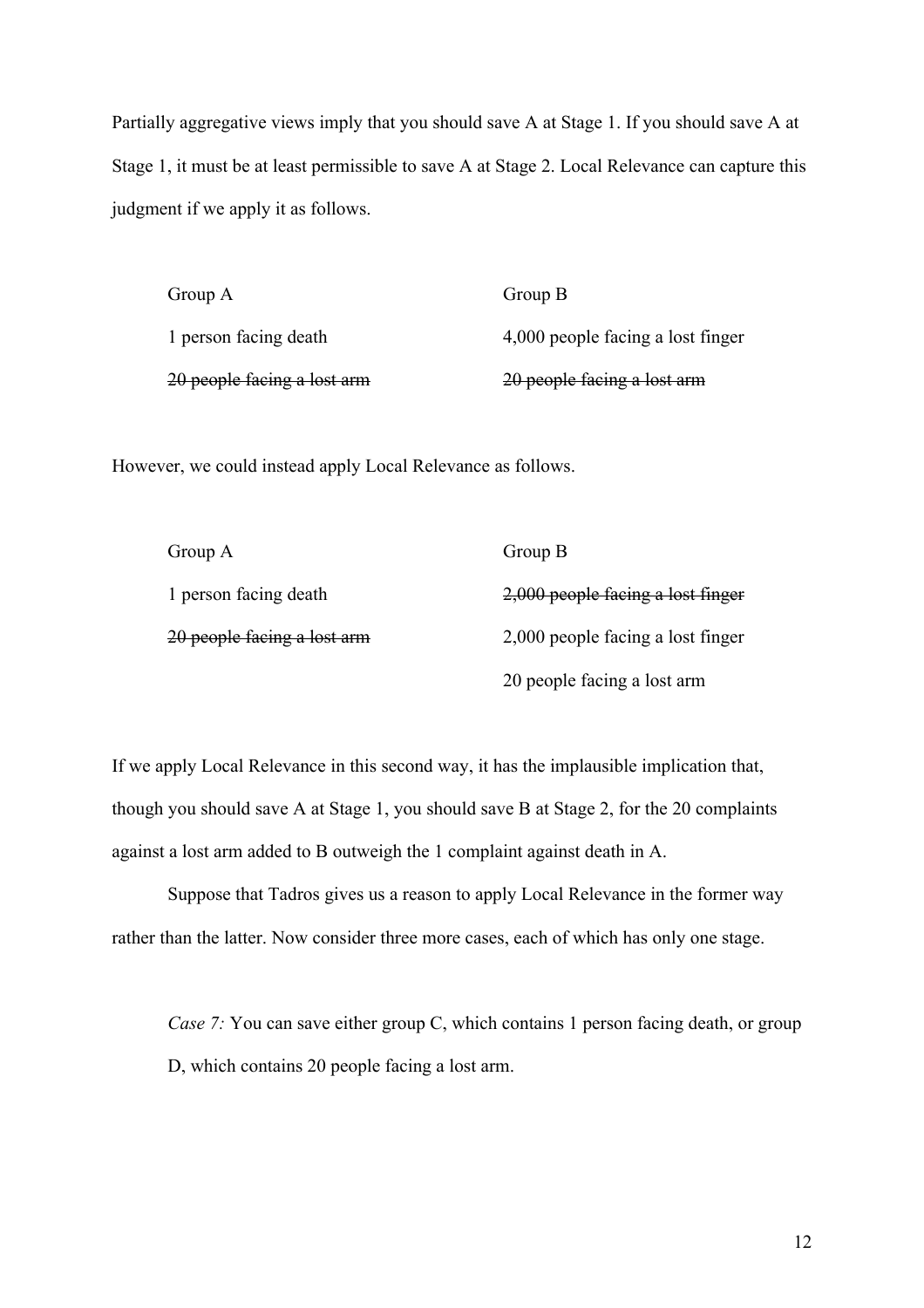*Case 8:* You can save either group E, which contains 20 people facing a lost arm, or group F, which contains 4,000 people facing a lost finger.

*Case 9:* You can save either group  $C + E$  or group  $D + F$ .

Since 20 complaints against a lost arm outweigh 1 complaint against death, you should save D in Case 7. Since 4,000 complaints against a lost finger outweigh 20 complaints against a lost arm, you should save F in Case 8. Since you should save D rather than C in Case 7, and F rather than E in Case 8, it seems clear that you should save  $D + F$  in Case 9. Local Relevance can capture this judgment only if we apply it in the latter of the following two ways.

| Group $C + E$               | Group $D + F$                     |
|-----------------------------|-----------------------------------|
| 1 person facing death       | 4,000 people facing a lost finger |
| 20 people facing a lost arm | 20 people facing a lost arm       |
|                             |                                   |
| Group $C + E$               | Group $D + F$                     |
| 1 person facing death       | 2,000 people facing a lost finger |
| 20 people facing a lost arm | 2,000 people facing a lost finger |
|                             | 20 people facing a lost arm       |

But  $C + E$  is equivalent to A in Case 6, and  $D + F$  is equivalent to B in Case 6. So it would be inconsistent to apply Local Relevance in the former way in Case 6 and the latter way in Case 9. So Local Relevance must have an implausible implication in one of these cases.

This dilemma for Local Relevance is really a dilemma for all partially aggregative views. In order to avoid an implausible implication in Case 6 (this is the first horn of the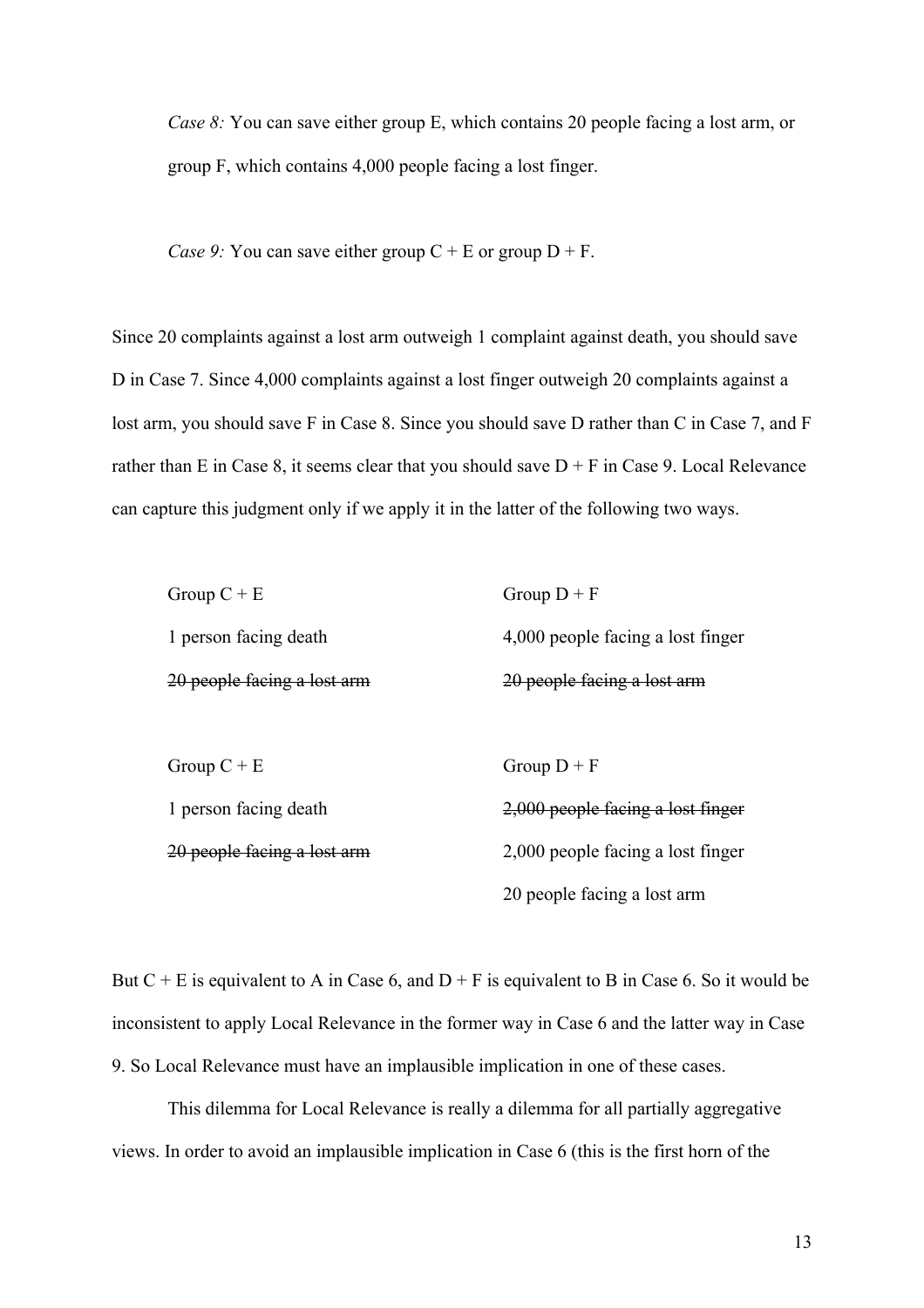dilemma), a partially aggregative view must balance claims in the former way. In order to avoid an implausible implication in Case 9 (this is the second horn of the dilemma), a partially aggregative view must balance claims in the latter way. But it is inconsistent to balance claims in the former way in Case 6 and the latter way in Case 9. So all partially aggregative views must have an implausible implication in one of these cases.

On reflection, it is unsurprising that partially aggregative views face this dilemma. These views imply that, given a straight choice between C and D, you should save D, and given a straight choice between D and F, you should save F, and yet given a straight choice between C and F, you should save C. Proponents of these views have argued that this kind of cycle is unimportant, because it disappears when all three options are available simultaneously (they hold that the presence of C makes F irrelevant, so that D can triumph).<sup>16</sup> But this cycle is not unimportant, for it is clearly what gives rise to the dilemma. Since partially aggregative views imply that you should save C rather than F, and D is identical to E, it seems these views should direct you to save  $C + E$  rather than  $D + F$ . But because they imply that you should save D rather than C and that you should save F rather than E, it also seems they should direct you to save  $D + F$  rather than  $C + E$ . They cannot do both.<sup>17</sup>

#### **5. Sharpening the Horns**

Proponents of partially aggregative views have defended the cyclic implications noted above by offering justifications that make these implications easier to accept.<sup>18</sup> They might be

<sup>&</sup>lt;sup>16</sup> Since partially aggregative views generate this cycle, they imply that 'ought to do rather than' is an intransitive relation. But, importantly, they do not have the much more controversial implication that 'all-thingsconsidered better than' is intransitive, for claims about what we ought to do need not imply claims about what is better. See Kamm, *Intricate Ethics*, 484–486; Voorhoeve, 'How Should We Aggregate Competing Claims?', 76–79; and Voorhoeve, 'Why One Should Count Only Claims with Which One Can Sympathize', 152–153.

 $17$  I am grateful to an anonymous editor for suggesting this way of presenting the dilemma.

<sup>&</sup>lt;sup>18</sup> See the references in footnote 16.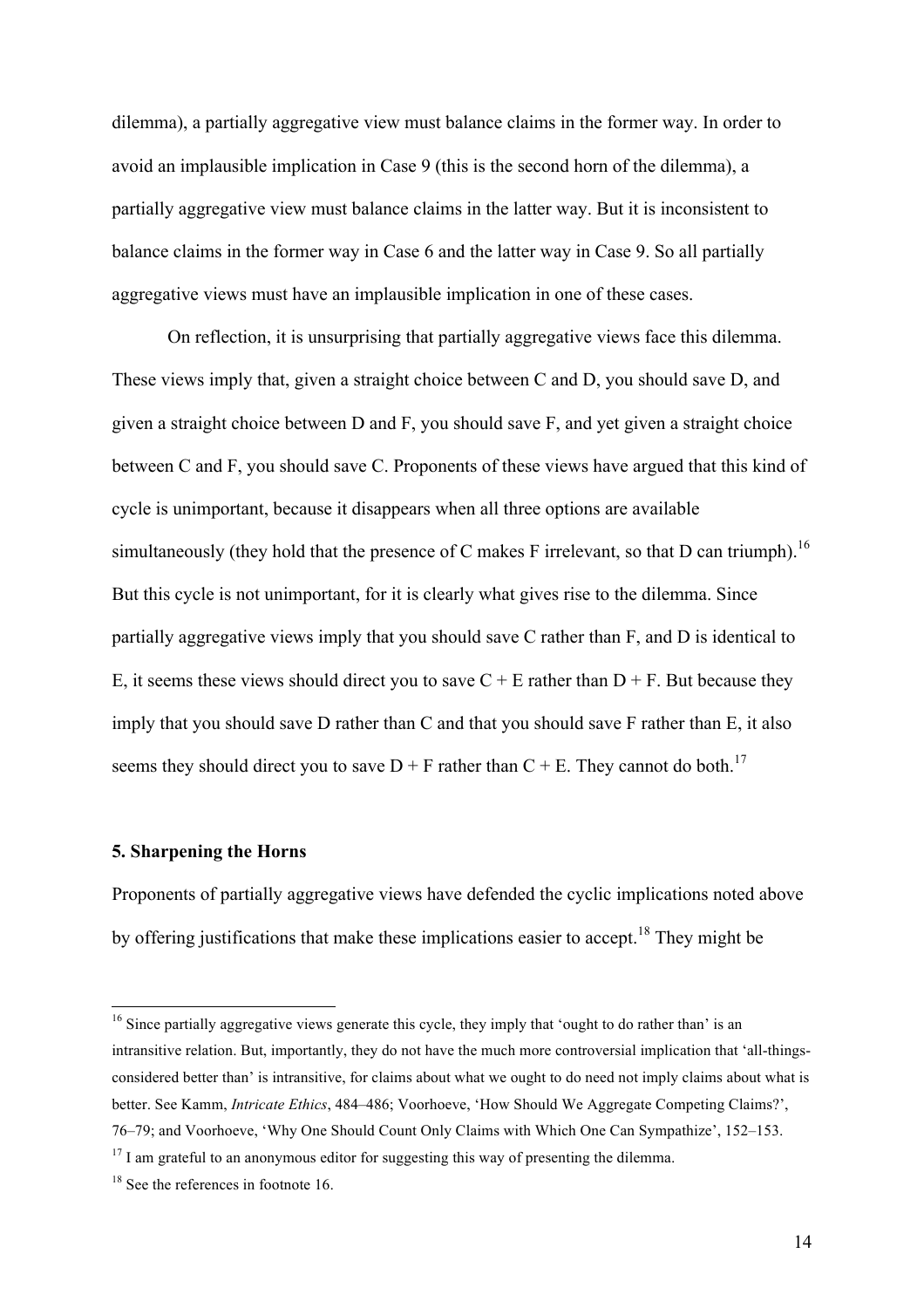tempted to respond to my dilemma in a similar way, embracing one of the horns and offering a mitigating justification. In this section, I explain why that would be a mistake.

#### *5.1. Against Embracing the First Horn*

How bad would it be to embrace the first horn? Consider a modified version of Case 6.

*Stage 1:* You can save either group A, which contains 1 person facing death, or group B, which contains a ginormous number of people facing a lost finger.

*Stage 2:* 1,000,000 people facing a lost arm are added to group A, and 20 people facing a lost arm are added to group B.

Partially aggregative views imply that you should save A at Stage 1. If you should save A at Stage 1, it is clear that you should save A at Stage 2. Since the number of people facing a lost arm added to A is vastly greater than the number added to B, this is even clearer than in the original case. If we embrace the first horn of my dilemma, however, we must allow the 1,000,000 complaints against a lost arm added to A to be neutralized by the complaints against a lost finger in B, and that leaves the 20 complaints against a lost arm added to B free to outweigh the 1 complaint against death in A. We must then accept the bizarre implication that, though you should save A at Stage 1, you should save B at Stage 2.

Could reflecting on possible justifications for partially aggregative views make this implication easier to accept? These views are typically justified by appeal to respect. Here is a respect-based justification for the implication that we are considering: It is disrespectful to press a complaint against a harm when this complaint is intended to compete with a complaint against a much stronger harm, but it is not disrespectful to press a complaint

15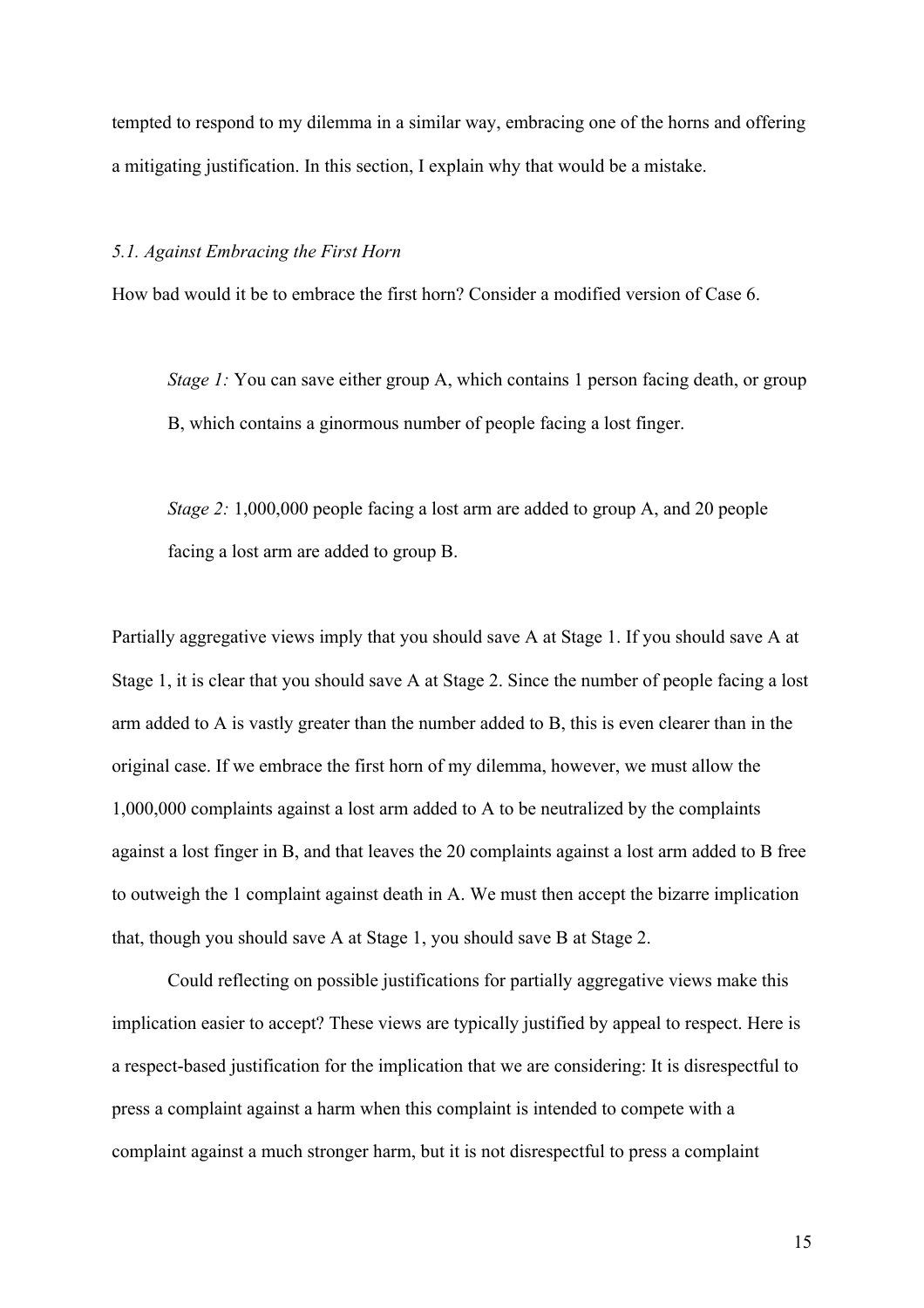against a harm when this complaint is intended to compete only with a complaint against a harm that is sufficiently close in size. Thus, at Stage 1, the people facing a lost finger cannot press a relevant complaint, for their complaints would be intended to compete with the complaint against death, and that would be disrespectful. At Stage 2, however, the people facing a lost finger can press a relevant complaint, for their complaints can be intended to compete only with the complaints against a lost arm added to A. The complaints against a lost finger in B defeat the complaints of the people facing a lost arm in A, and that leaves the complaints against a lost arm added to B free to defeat the complaint against death in A.

If this respect-based justification helps, it does not help enough. It remains bizarre to hold that you should save A at Stage 1 and then, after we add complaints of equal strength to both groups with the numbers heavily in favour of A, you should save B at Stage 2. Furthermore, respect-based justifications for the opposite result are easy to find, making it dubious to place much weight on any of these justifications. We could reason as follows: It is disrespectful to press a complaint against a harm whenever doing so would result in someone not being saved from a much stronger harm. At Stage 1, the people facing a lost finger cannot press a relevant complaint, for doing so would result in someone not being saved from death, and so would be disrespectful. At Stage 2, the people facing a lost finger still cannot press a relevant complaint, for doing so would still result in someone not being saved from death. Since there is nothing to defeat the complaints against a lost arm added to A, and these complaints defeat the complaints against a lost arm added to B, we have a respect-based justification for holding that you should save A at both Stage 1 and Stage  $2^{19}$ .

<sup>&</sup>lt;sup>19</sup> This alternative justification could be used to support the bizarre implication that Competitive Relevance has in Case 3: the 1,000,000 people facing a lost finger added to B cannot make a relevant complaint, for doing so would result in someone not being saved from death, and so would be disrespectful, whereas the person facing a lost finger added to A can make a relevant complaint, for doing so would not result in anyone not being saved from death. Thus, Tomlin is wrong when he says that there is 'no respect-based rationale' for the bizarre implication that Competitive Relevance has in Case 3. See Tomlin, 'On Limited Aggregation', 244.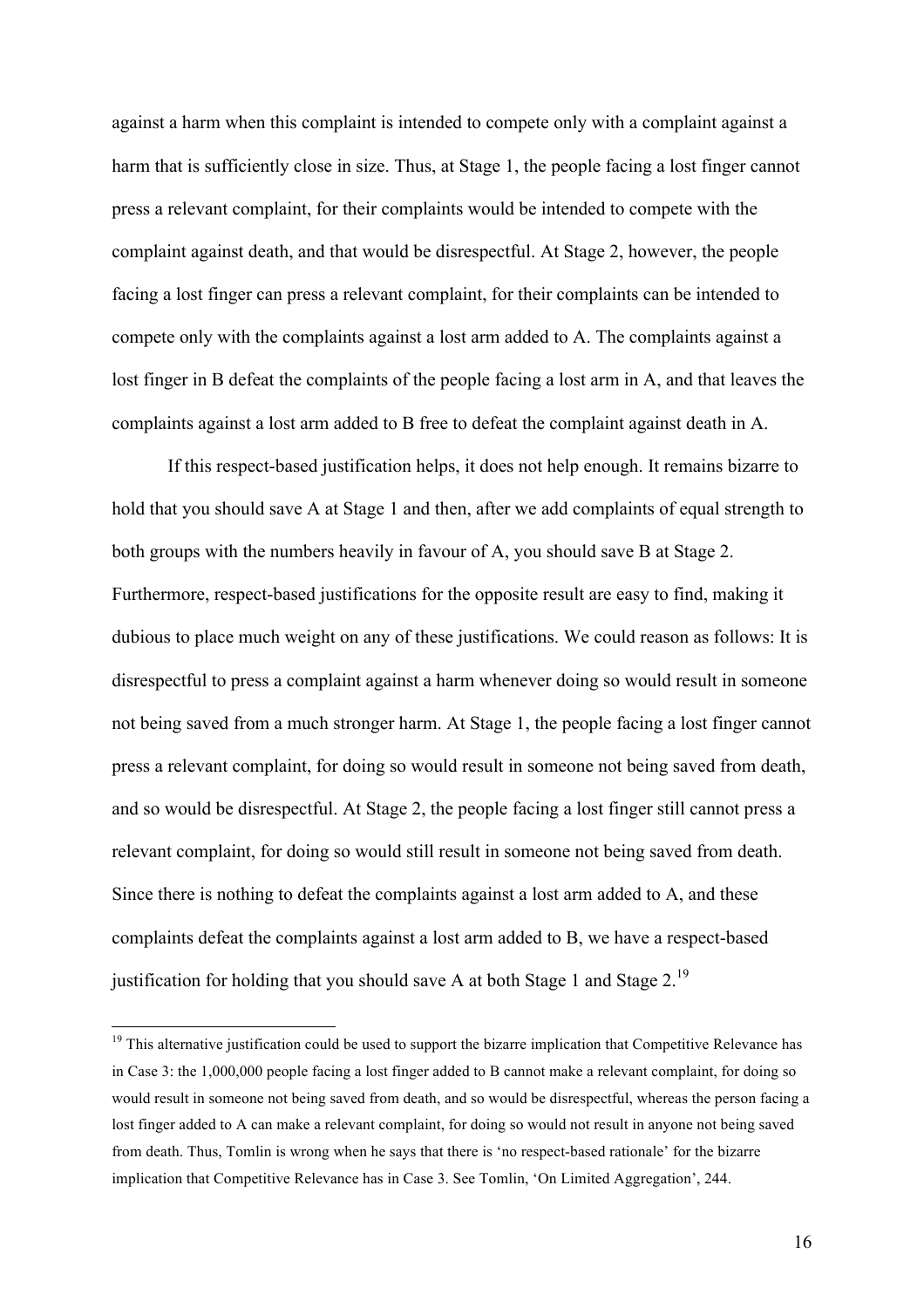#### *5.2. Against Embracing the Second Horn*

How bad would it be to embrace the second horn? We would then accept that, though you should save D rather than C in Case 7, and F rather than E in Case 8, you should save  $C + E$ rather than  $D + F$  in Case 9. To reveal how bizarre this implication is, we can combine the cases and make things more vivid. Suppose that on your left are two buttons marked C and D, and on your right are two buttons marked E and F. If you press a button, that will save the corresponding group. But you can press only one button in each pair. Suppose next that your arm span is just slightly too short for you to reach both pairs of buttons simultaneously. It follows, on the view that we are considering, that you should press button D on your left and then button F on your right, even though, had your arm span been just slightly longer, it would have been permissible for you to simultaneously press buttons C and E.

We could again provide a respect-based justification for this bizarre implication, by appealing to the latter justification described above. But that would not be enough to make the implication plausible. And the former justification yields the opposite result, making appeal to either justification very dubious.

# **6. Summing Up (Pun Intended)**

Fully aggregative views tend to have counterintuitive implications in cases in which we can save either a few people from very large burdens or a huge number of people from very small burdens. They imply, for example, that you should save an enormous number of people from headaches rather than saving one person from death. We have just seen that all partially aggregative views have implausible implications in either Case 6 or Case 9. Both implications seem to me much worse than the counterintuitive implications of fully aggregative views. Since the counterintuitive implications of non-aggregative views also

17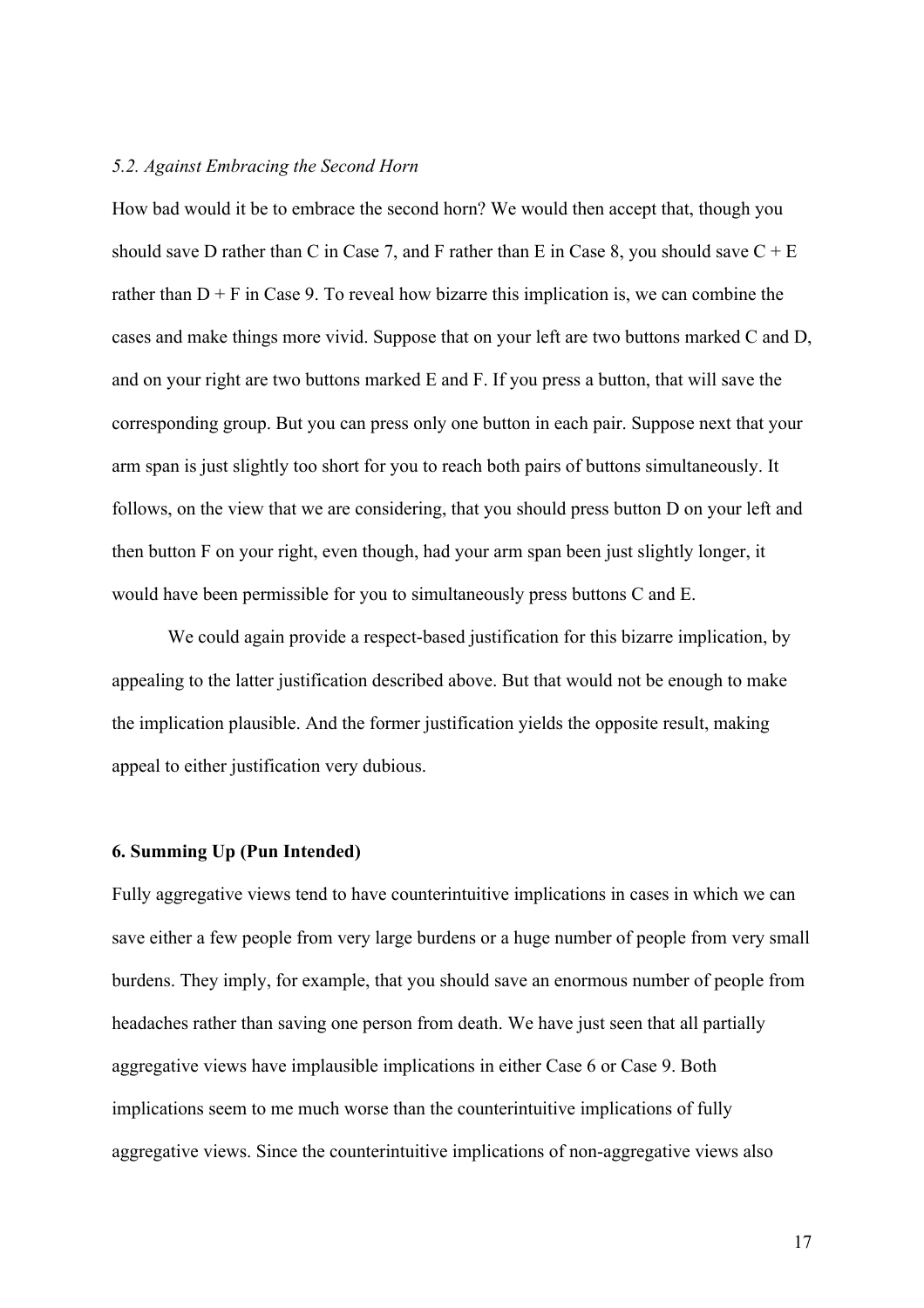seem to me much worse than the counterintuitive implications of fully aggregative views, I conclude that we should accept a fully aggregative view.

I will end by noting that, in other work, I have argued that all partially aggregative views have implausible implications in certain cases involving risk.<sup>20</sup> To my mind, even considered on their own, these implications are sufficient reason to reject partially aggregative views in favour of fully aggregative views. But we should not consider these implications on their own. We should add them to the implausible implications that partially aggregative views have in either Case 6 or Case 9. When we do that, it is even clearer that partially aggregative views should be rejected, and that we should always aggregate. $21$ 

#### **Bibliography**

Anscombe, Elizabeth. 'Who is Wronged?', *The Oxford Review* 5 (1967): 16–17

Arrhenius, Gustaf and Rabinowicz, Wlodek. 'Value Superiority', in Iwao Hirose and Jonas Olson (eds.), *The Oxford Handbook of Value Theory* (Oxford University Press, 2015): 225–248

Broome, John. *Weighing Lives* (Oxford University Press, 2004)

Doggett, Tyler. 'Saving the Few', *Noûs* 47 (2013): 302–315

van Gils, Aart and Patrick Tomlin, 'Relevance Rides Again? Aggregation and Local Relevance', unpublished Griffin, James. *Well-Being: Its Meaning, Measurement, and Moral Importance* (Oxford University Press, 1989) Halstead, John. 'The Numbers Always Count', *Ethics* 126 (2016): 789–802

Horton, Joe. 'Aggregation, Complaints, and Risk', *Philosophy & Public Affairs* 45 (2017): 54–81

Huemer, Michael. 'In Defence of Repugnance', *Mind* 117 (2008), 899–933

Kamm, F. M. *Intricate Ethics: Rights, Responsibilities, and Permissible Harm* (Oxford University Press, 2007)

––––'Nonconseqeuntialism', in Hugh LaFollette (ed.), *The Blackwell Guide to Ethical Theory* (Blackwell Publishing, 2013): 261–286

Munoz-Dardé, Véronique. 'The Distribution of Numbers and the Comprehensiveness of Reasons', *Proceedings of the Aristotelian Society* 105 (2005): 191–217

 $21$  It is also worth noting that several philosophers have argued that our intuitions about cases like Death v Headaches are not reliable, because these cases require us to imagine very large numbers of people and we cannot accurately imagine very large quantities. See Norcross, 'Comparing Harms', 146–147; Parfit, 'Justifiability to Each Person', 385– 386; John Broome, *Weighing Lives* (Oxford University Press, 2004): 56– 57; Michael Huemer, 'In Defence of Repugnance', *Mind* 117 (2008): 899–933, at 907–910; Halstead, 'The Numbers Always Count', 797; and Horton, 'Aggregation, Complaints, and Risk', 72–73.

 <sup>20</sup> Joe Horton, 'Aggregation, Complaints, and Risk', *Philosophy & Public Affairs* 45 (2017): 54–81.